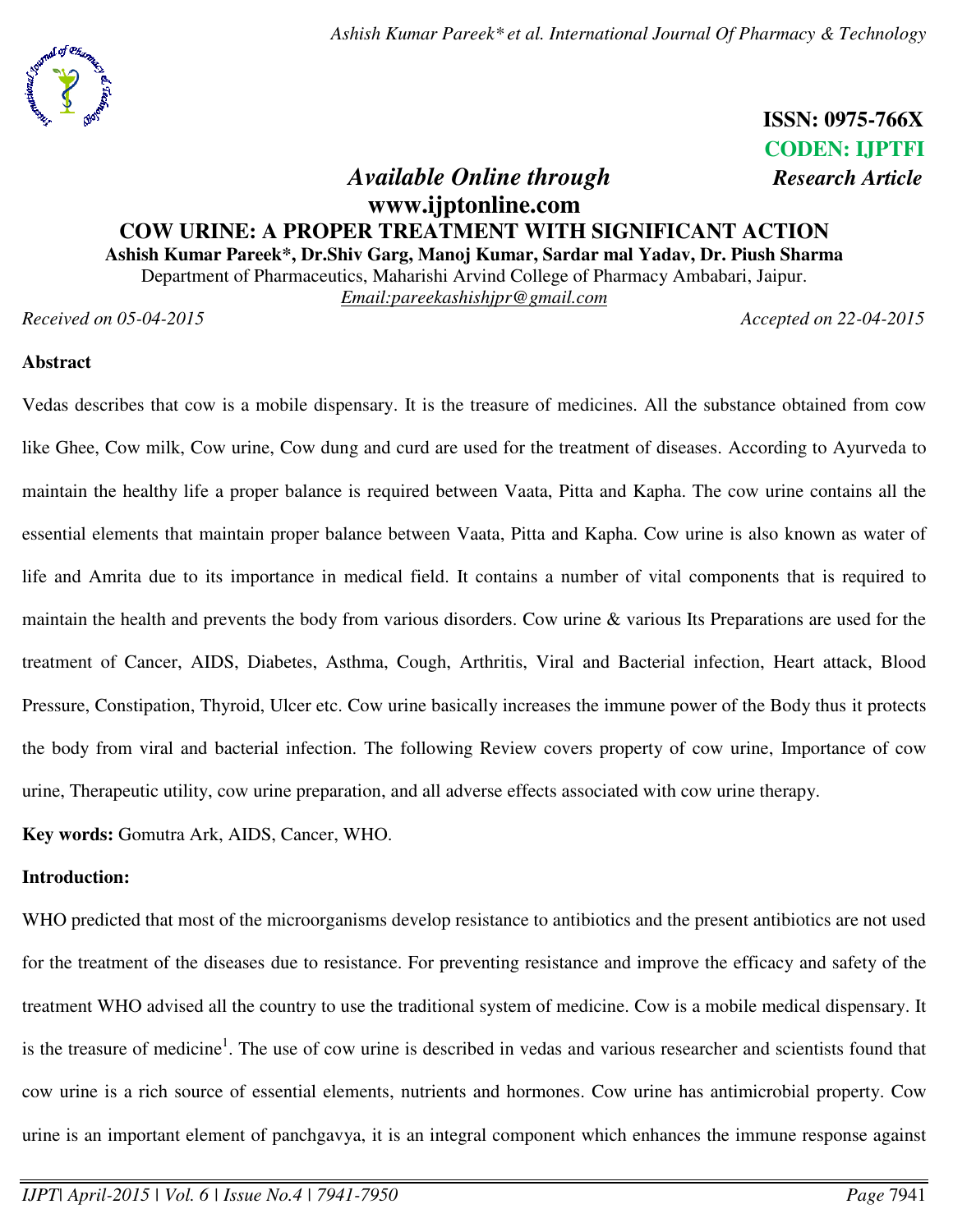*Ashish Kumar Pareek\* et al. International Journal Of Pharmacy & Technology*  various disease. Gomutra arka can be prepared by distillation followed by collection of the vapour. The gomutra arka is effective from nano to micro molar level there by a small amount of the arka is sufficient for treating lethal diseases.

# **Components of cow urine**

The cow urine mainly contains water (95%), urea & Mineral salts(2.5%),Hormones and Enzymes (2.5%).The main constituents shows therapeutic response are nitrogen, sulphur, ammonia, copper, phosphate, sodium, potassium, manganese, carbolic acid, calcium, salt, vitamin  $(A,B,C,D,E)$ , Lactose, Enzyme, Hippuric acid etc<sup>2</sup>.

# **Therapeutic Uses of cow urine**

- Cow urine maintains level of mucous, bile and air thus protects body against various diseases.
- Cow urine contains all the nutrients which are required for proper health maintenance.
- In Ayurveda cow urine is called as Madhya and hridya means it protects heart and brain from damaged caused by mental tension.
- Cow urine eliminates drug residue from the body and prevents the poisonous effect of the drug residue.
- Electric current maintains body health. Electric current present in environment, human being receives electric current in form of small currents through copper. Cow urine contains copper thus it plays a role in providing a healthy body.
- Cow urine provides mode of goodness thus helps to make the mind active and stress free.
- Cow urine has major poisonous destroyer activity thus it prevents the disease due to poisonous intake and help to remove and purify the chemical toxin.

## **Purification and detoxification**

Cow urine play a major role in the purification and detoxification of many drugs.Cow urine acts as antitoxin. The main uses of cow urine in purification and detoxification includes Purification of guggal, Detoxification of aconite and dhatura, Detoxification and purification of silver, Purification of loha and bhallataka.

**Anticancer therapy:** Patient suffering from cancer cow urine therapy is the best treatment without any side effect. Persons suffering from cancer diseases from last 4 years are living a healthy life after the treatment with gomutra. Gomutra has katu, tikta, kashaya rasa, ushna-veerya (potency) kshra, laghu and deepana prabhav. They are mostly useful in the treatment of cancer<sup>3</sup>.cow urine is most beneficial in the treatment of cancer due to following mechanisms.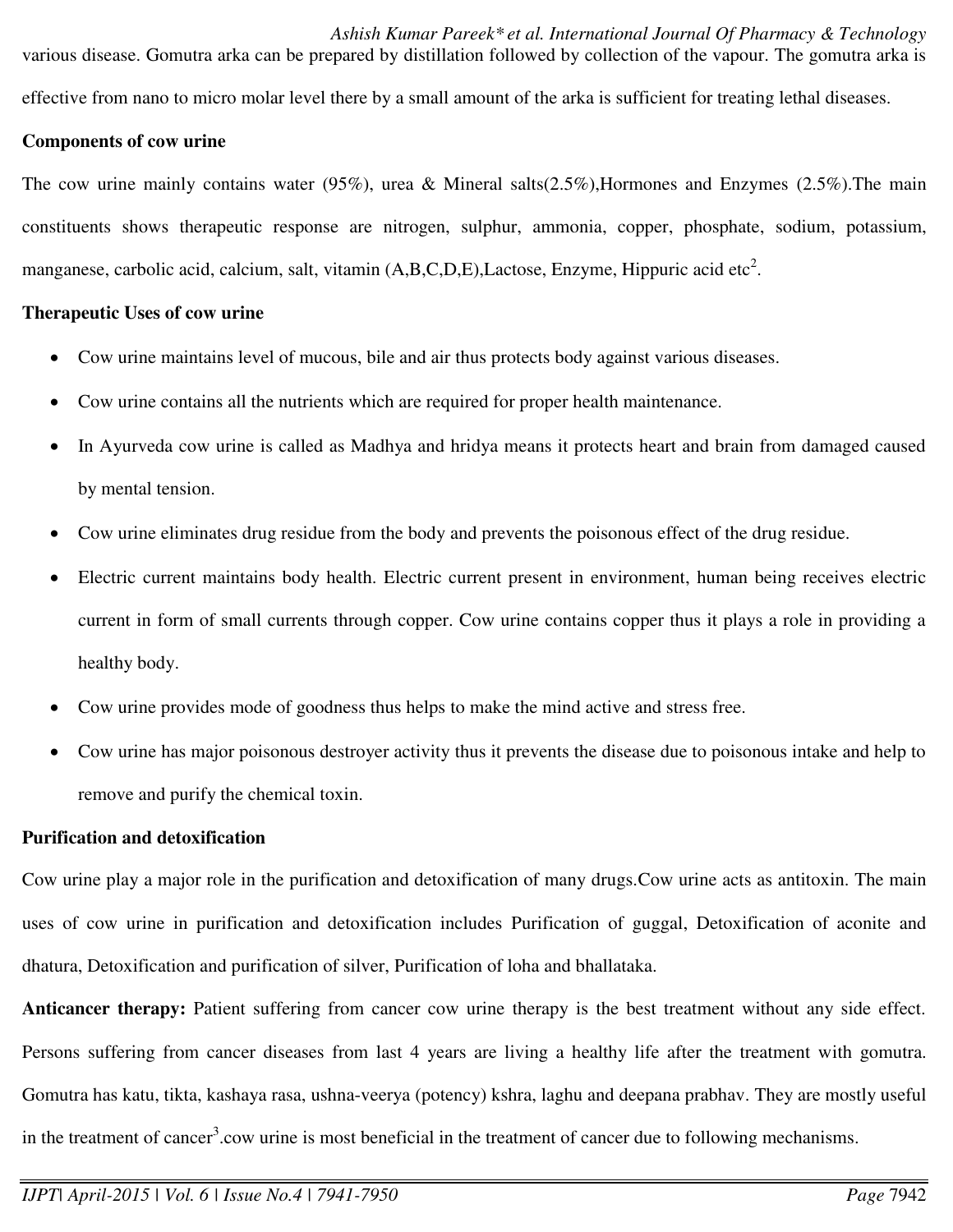# **DNA repairing potential**

Cow urine repairs the damaged DNA very effectively due to this property cow urine is able to fight with the malignant type of cancer.

# **Antimicrobial property**

There are number of viruses that are responsible for cancer.Cow urine can kill those viruses and bacteria that develop resistance and reduce the chances of cancer.

# **Bioenhancing property**

Cow urine is most commonly prescribed with chemotherapeutic agents due to its bioenhancing property.Cow urine increases the bioavailability or bioactivity of the drug when given in combination, it reduces the side effect of the drug, dose of the drug and also reduces the cost of the chemotherapeutic agents.

# **Antiaging factor**

Cow urine prevents Free radical formation thus it prevents the chances of cancer.

# **Apoptosis**

Cow urine enhances the self destruction ability of the abnormal growing cells it increases the apoptosis of lymphocytes. Lymphocytes are the cells which are responsible for fight against abnormal growing cancerous cells<sup>4</sup>.

# **Immunomodulatory effect**

Cow urine increases both cellular and humoral immunity, but mainly cow urine shows effect on humoral immunity.Cow urine enhances antibodies like IgG and IgM .Cow urine enhances B and T lymphocytes production and facilitates interleukin-1 and interleukin-2 synthesis.

# **Antioxidant effect**

Volatile fatty acids are present in the cow urine which act as antioxidant. In redistillate cow urine the concentration of volatile fatty acids is about 1500mg/dl. Antioxidants protects cell against the effect of free radical. Free radicals are produced due to exposure of tobacco, smoke and radiation. Free radical may damage cell and cause heart and cancer disease. Antioxidant effect of cow urine may support the patient for prevention and treatment of disease<sup>5</sup>.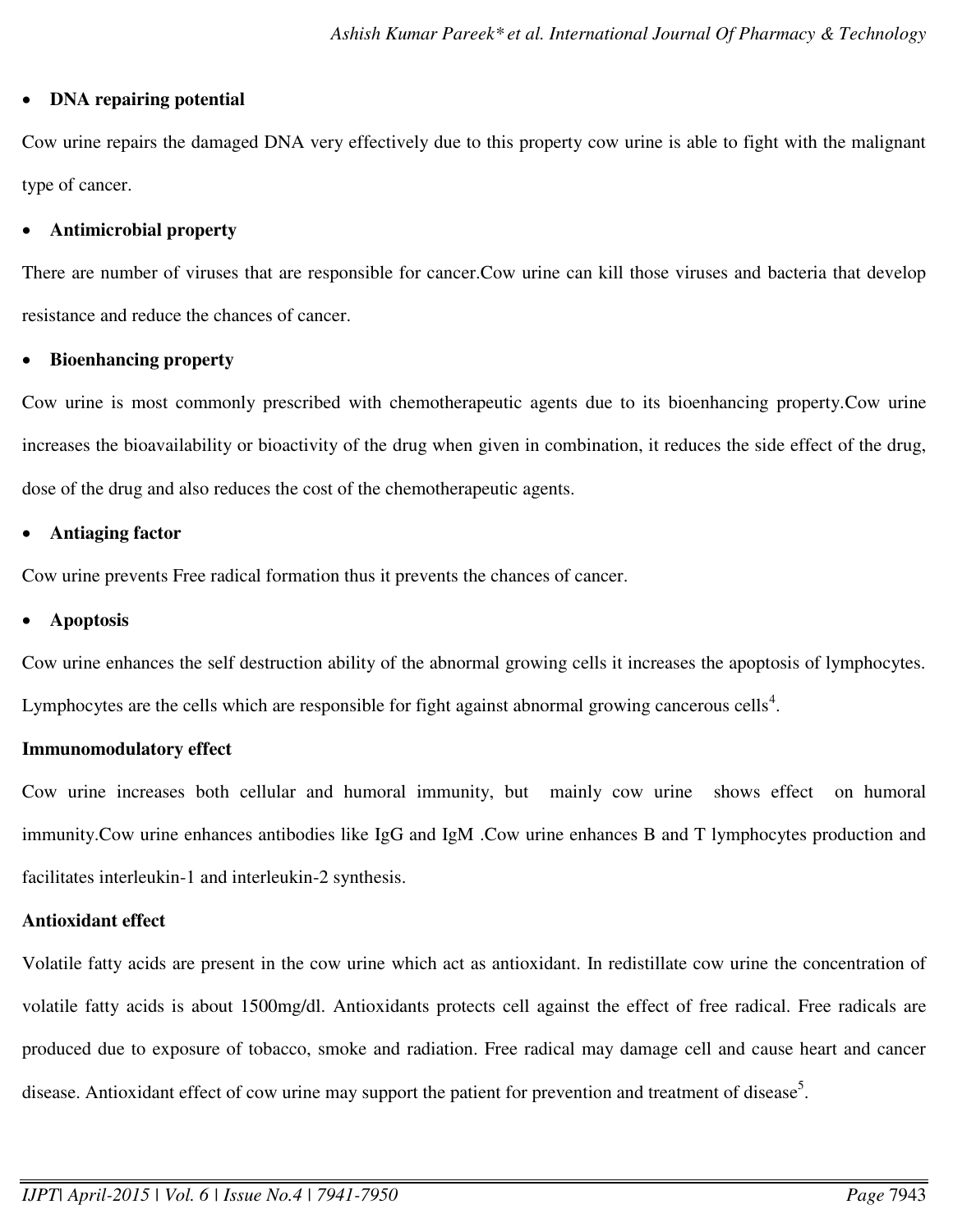# **Antidiabetic effect**

Cow urine reduces the blood sugar level. The most probable mechanism of action is that it increases the glucose transport across cell membrane thus it increases peripheral glucose utilization. It increases glycogen synthesis from glucose, and also increases insulin release from beta cells. Cow urine enhances sensitivity of insulin receptor, decreases insulin resistance, and decrease insulin absorption from intestine. Various herbal metabolites are present in cow urine and they produce antihyperglycaemic effect $6$ .

#### **Bioenhancer**

Cow urine distillate is more effective as bioenhancer to increase the antifungal, antibacterial and anticancer activity than cow urine.Cow urine distillate increases the activity of antibiotics like rifampicin by enhancing the transport of antibiotic across the membrane of GIT. In cadmium chloride toxicity cow urine is used as a bioenhancer of zinc<sup>7</sup>.

#### **Anti-Urolithiatic Effect**

Cow urine has diuretic and nephroprotective action. It probably exerts its action by reducing oxalate excretion and by crystallization inhibition<sup>8</sup>.

# **Germicidal activity**

Cow urine exerts an excellent germicidal and antibiotic activity. Cow urine destroys all pathogenic organisms. Presence of urea, creatinine, swarn kshar (aurum hydroxide), carbolic acid, phenols, calcium and manganese are basically responsible for germicidal and antimicrobial activity.

#### **Cardiovascular disorder**

The cow urine contains various components responsible for proper working of CVS system. Kallikrein acts as a vasodilator reduces the risk of hypertension. Enzyme Urokinase acts as a fibrinolytic agent, Ammonia maintains the structural integrity of the blood corpuscles, Nitrogen, sulfur, sodium and calcium components act as blood purifiers, while iron and erythropoietin stimulating factor maintain haemoglobin levels.

#### **Cow urine in wound healing process**

Cow urine contains volatile salts these salts destroys acidity and reduce the pain in kidney, intestine and womb. The cow urine provides quick recovery of the wound<sup>9</sup>.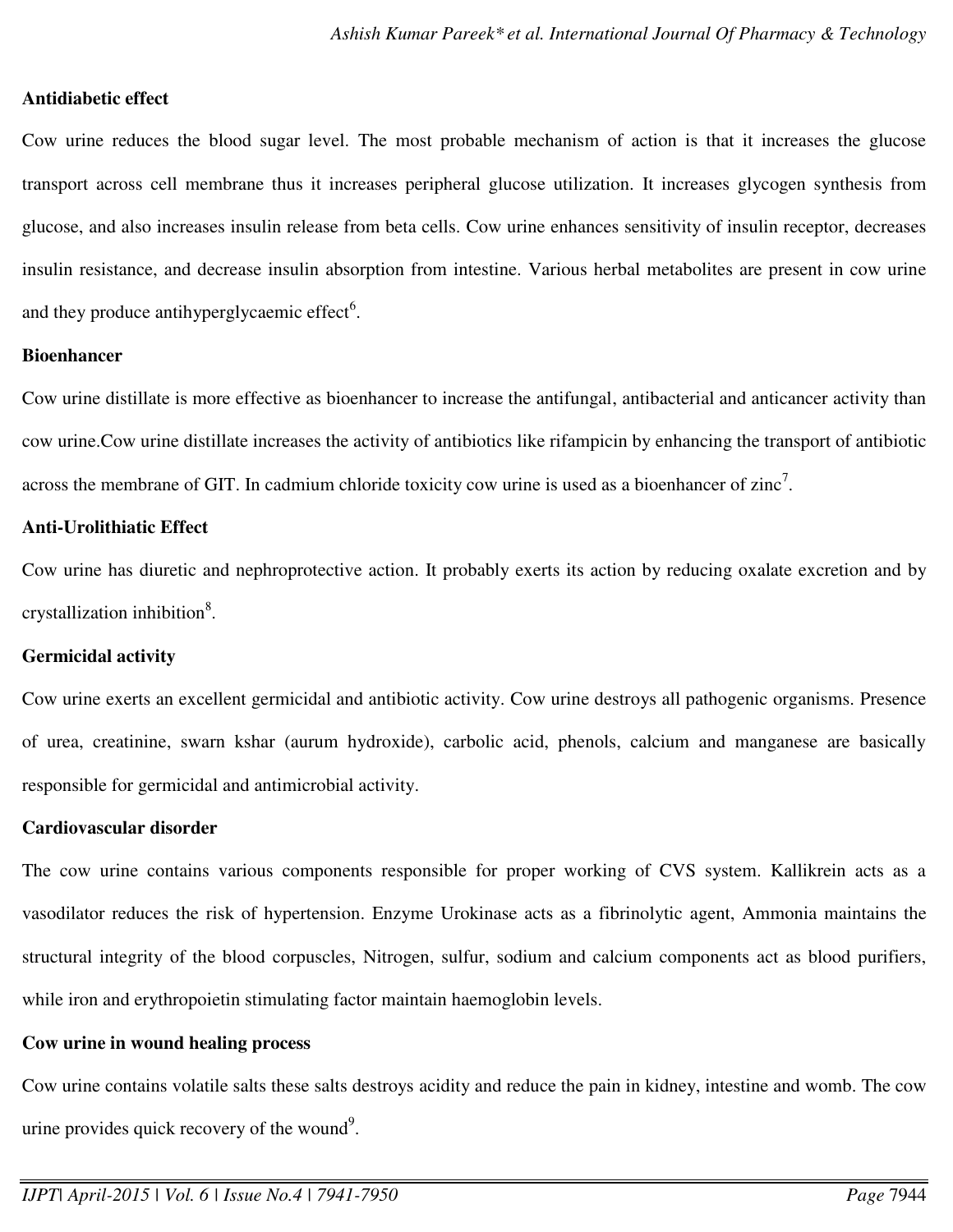### **Antimicrobial and Anthelmintic Activity**

The cow urine could be used for the treatment of the disease caused by Pathogenic bacteria, Opportunistic fungi and parasitic helminthes. It was reported from various analysis that cow urine concentrate shows more inhibition of gram positive bacteria in comparision of gram negative bacteria.

Cow urine shows marked anthelmintic activity by causing paralysis and death of worms in a dose dependent manner. Cow urine is also effective against vegetative form of fungi. It was concluded that cow urine increases antibiotic activity against various pathogens due to its bioenhancing property $10$ .

# **Gomutra in Hypertension**

Cow urine acts as a Diuretic so it is effective in hypertension. The diuretic action can be determined by urine output and sodium content of the blood before and after administration of the cow urine.

# **Gomutra in anaemia**

The cow urine contains erythropoietin hormone so it is useful in anaemia.

# **Cow urine in skin disorder**

When Cow urine is used along with hareetaki it is most effective against various type of skin disorders like acne etc $^{11}$ .

#### **Other therapeutic uses**

Apart from all of these uses cow urine is used in AIDS, Diabetes melliptus etc. cow urine lowers the bad cholesterol level, relieving tension, improving memory, enhancing liver functioning, slowing the aging process, and boosts the immunity power of the body if taken on regular basis.

## **Agricultural uses**

Cow urine boosted the crop yield by increasing in nitrogen component of the soil and decreasing in nitrogen fixation upto  $10\%$ <sup>12</sup>.cow urine is a potential source of stuvite production. Stuvite is a crystalline mineral substance mainly contains magnesium, ammonium and phosphate. It acts as a fertilizer $13$ .

# **Cow urine collection**

For collection of the cow urine a healthy cow is selected that fulfill the following 3 criteria.

The cow should be healthy and not have any disease.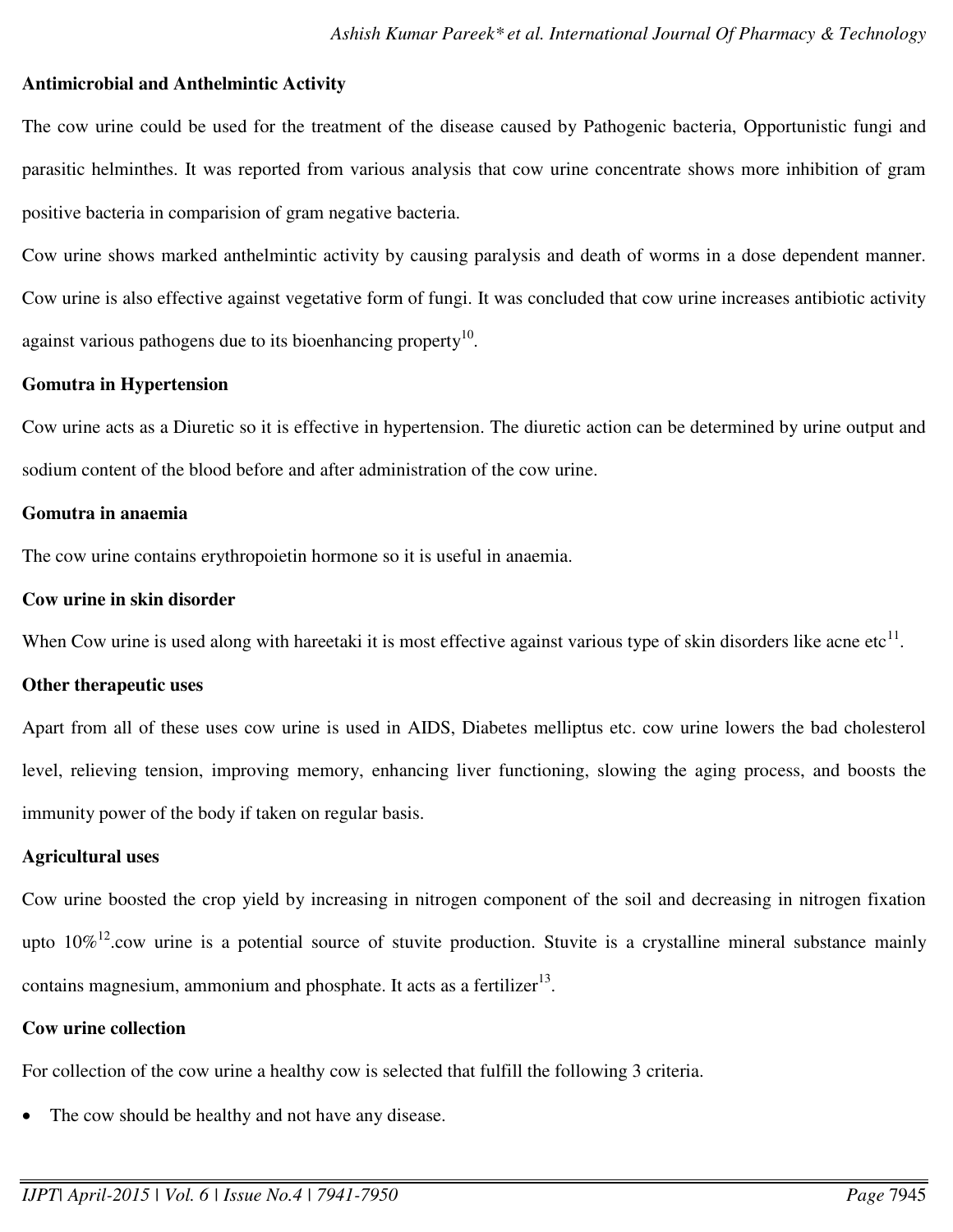- The cow which Roams in jungle, exercises herself, Drink clean water and grazes grass and medicinal herbs are suitable for urine collection.
- Jersey and Crossbead cow are not suitable only the Indian traditional cows are suitable for collection of cow urine.

Any age group of cow can be selected for collection of the cow urine. Cow urine may be collected in Earthen, glass, china clay, and steel pot.

#### **Preservation of cow urine**

Cow urine never deteriorates when stored for a longer period of time. The colour of the cow urine may change in either black or red due to copper and iron. The quality of the cow urine remains same and never change during storage. After collection of the cow urine the cow urine is photoactivated for about 72 to 144 hours to direct sunlight. It is purified by using silica gel G-25 by using chromatography technique. After this it is passed through two separate columns simultaneously to rid of all precipitated material. Purified cow urine is stored at  $4^{\circ}$  C. The bacteria and harmful germs not developed in cow urine. For preservation from the dust cow urine should be covered nicely with neat and clean cloth and cotton.

### **Dose of cow urine**

The general dose of the cow urine is 25ml at a time. When it is taken two times in a day the dose is 50ml. Increase in amount cleanses intestine and increase motion. It is not harmful and provides protection against several diseases and improves immune power if taken on regular basis.

#### **Cow urine formulation**

## **Gaumutrasav**

It is a fermented preparation requires cow urine(10 kg.) and old organic Jaggery(2 kg.).Earthen pot or glass pot is used for Gomutrasav preparation. The property of Gomutrasav are similar to the cow urine. This process is adopted to stabilize the quality of cow urine. It is pure form so it is used in less quantity then cow urine. It is as effective as the time pass away, It means cow urine is more effective in form of Asava. Gomutra Asava is useful in the treatment of Anaemia, cold, asthma, cough, arthritis, jaundice, urinary disorder and worm infection. The dose of Asava is 10ml twice a day with water.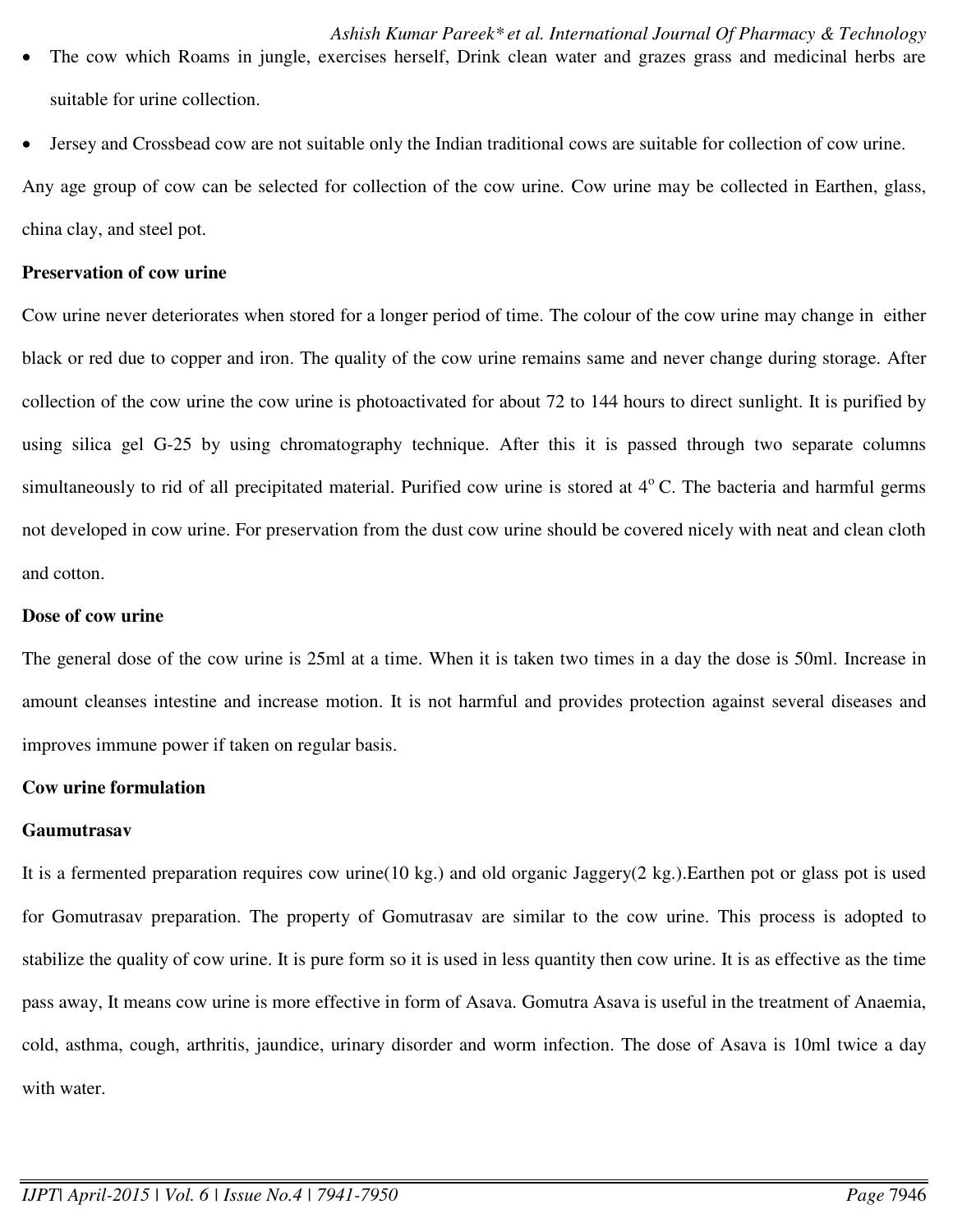## **Preparation of Gomutrasav**



Thick part urea remains settled at bottom and transparent urine is collected.

# **Gomutra Arka**

It is distilled cow urine. It is most commonly used to reduce the cholesterol level from the blood and decrease the excess body weight. It can also be used in cough and the preparation of gomutra arka is too easy that it can be prepared in homes by using pressure cooker. The quality of the gomutra arka is not same to the asav. It does not have any smell this is the main cause behind of its popularity. It provides a better treatment when taken for a longer period of time. It is more effective when given with honey in combination. It is most effective in the treatment of Urinary disorder, gall stone, Obesity, Skin disease, anaemia, Indigestion etc. It is prescribed with warm water or honey.

## **Method**

Earthen pot or iron pot is filled with cow urine. The pot should have vapour outlet, pot kept on fire for heating. The vapour, which comes out from this device through the tube, is collected in a pot. The pot is kept on cold water to cool the vapour and get it condensed. The tube of the device should be transparent so the vapour is visible. The vapour of the cow urine is to be collected by tube device. This process is most common and similar to the distillation process.

# **Gomutra Ghanwati**

These are the tablets prepared from cow urine. Iron pan is used for this type of preparation. In this formulation Cow urine is boiled until it becomes concentrated. When the cow urine becomes concentrated removes it from boiling and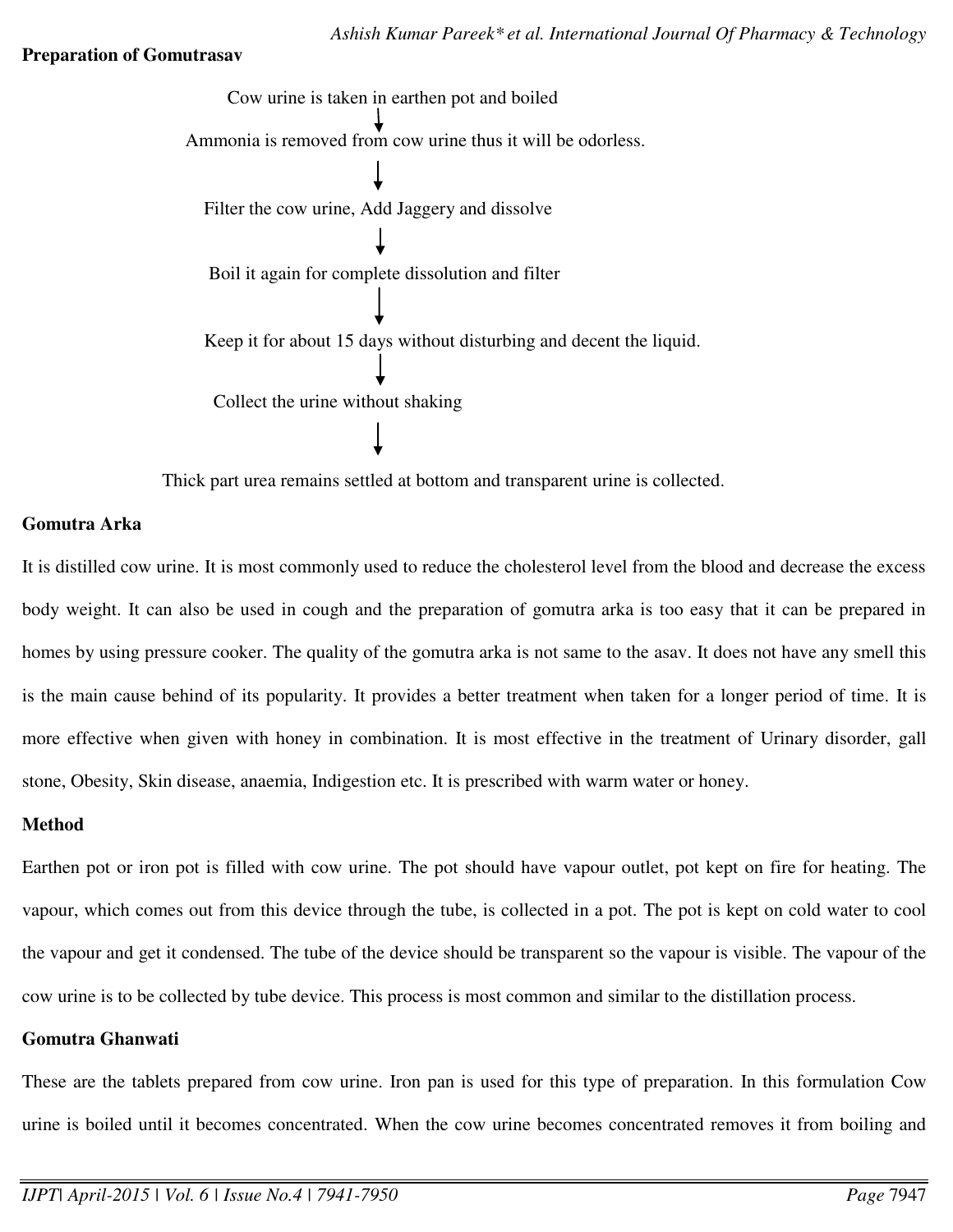# *Ashish Kumar Pareek\* et al. International Journal Of Pharmacy & Technology*

keep it to cool. From one kilogram cow urine about 50g concentrate is obtained. The concentrated product scratched bypan and round tabltes are prepared. To make the tablets non sticky, burn some dried cow dung to make it ashes, filter & sieve it by using cloth or sieve. Mix the cow dung in the concentrated product. Cow dung powder is also used to impart the colour of the tablet. The cow dung powder is acts as absorbent. The tablets are to be packed in plastic bags. The tablets should keep away from the sun light; on exposure to sun light tablets can melt at that temperature. It is used in case of Bronchial Asthma, Cough and cold, Skin disease, Hypertension, Diabetes, Rheumatoid Arthritis and cancer. One to two tablets are prescribed by the physician daily $14,15$ .

# **Medohar Arka**

It is useful in the treatment of Obesity, Abdominal pain, Liver disorder, Oedema, Skin Disease, Loss of appetite etc. It is given with water and honey. It is prescribed in morning and evening before meals twice daily.

## **Bibhitakavaleha**

It is mostly used in respiratory disorder and cough. It is generally prescribed as 10g per day after meal.

# **Kamdhenu Shwitranashak Vati**

It is beneficial in Leucoderma and skin disease specially fungal infection. It is prescribed as two tablets in morning and two tablets in evening.

## **Kamdhenu Shwitranashak Lepa**

It is similar to the Kamdhenu Shwitranashak Vati. It is also used in Leucoderma and skin disease.

## **Kamdhenu Harde Churna**

It is effective in Constipation, anorexia, flatulence, loss of appetite, piles, arthritis, jaundice etc.

## **Kamdhenu Nari Sanjeevani**

It is used in case of Irregular menstrual cycle, Leucorrhoea, uterine tonic etc.

# **Kamdhenu pramehari**

It is prescribed in general health tonic and general weakness.

# **Kamdhenu Balpal Rasa**

It is used as memory enhancer, increase immunity in children, Kapha disorder and general health tonic in children. It is prescribed with cow milk or hot water $16$ .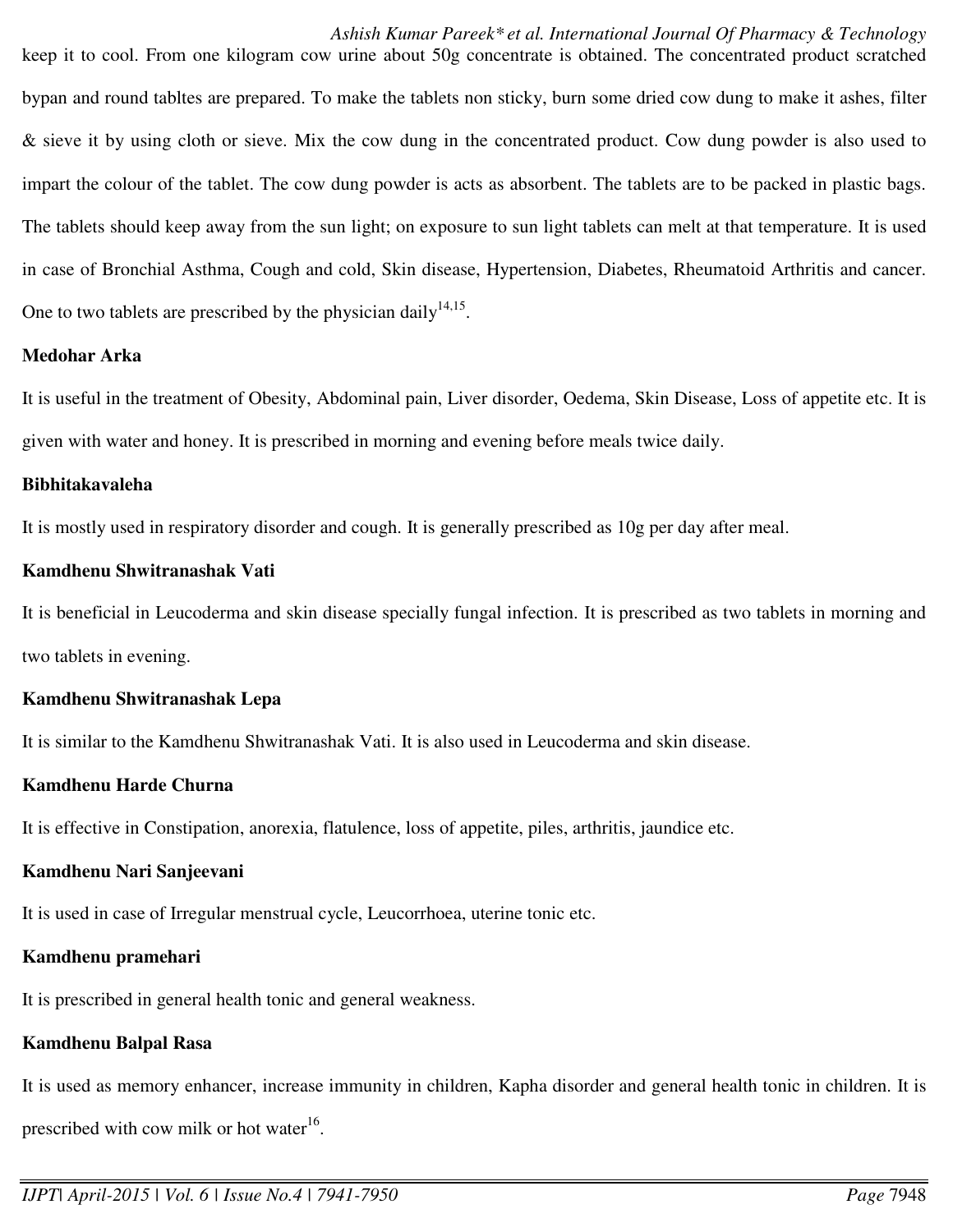#### **Adverse effects of cow urine**

There is no major side effect is reported from the cow urine. It is the safer therapy and provides unique treatment. Most commonly cow urine increases the motion and causes diarrhoea, itch, pain, fatigue, soreness of the shoulder, fever etc. This is upto 3-4 days. When these symptoms occur the patient should reduce the dose of the cow urine and after 3-4 days when these symptoms remains cure the patient can start the cow urine in full dose.

#### **Future prospective**

It is described from various studies that cow urine plays an important role in treatment and prevention of various diseases. Studies shows that cow urine plays a significant role in the treatment of Cancer, AIDS and many more untreatable diseases. But a lot of research is required for proper study in relevant area. Recently there are two patents granted on cow urine they are patent 6410059 and patent 7235262.Cow urine is also effective when it is prescribed in combination with allopathic and ayurvedic medicines $17$ .

#### **Reference**

- 1. R. K. Sharma, Anjana Panikar and Varsha Sharma.; Evaluation of antibacterial activity of cow urine along with wheat grass and aloe vera in poultry.*J Veterinar Sci Technolo* 2013, 4(4),112
- 2. Kuldeep Dhama, Sandip Chakraborty and Ruchi Tiwari.; Panchgavya therapy (Cowpathy) in safeguarding health of animals and humans – A review. *Res. Opin. Anim. Vet. Sci*. 2013, 3(6), 170-178.
- 3. N. K. Jain, V. B. Gupta, Rajesh Garg, N. Silawat.; Efficacy of cow urine therapy on various cancer patients in Mandsaur District, India - A survey. *International Journal of Green Pharmacy* 2010,29-35
- 4. K. Dhama, R.S. Chauhan and Lokesh Singhal.; Anti-cancer activity of cow urine: current status and future directions. *International Journal of Cow Science* 2005,1(2),1-25
- 5. D D Gosavi, D Sachdev,and K Salwe.; Immunomodulatory and antioxidant effect of gomutra ark in rats. *J MGIMS* 2011,16(2),37-41
- 6. Devender O. Sachdev, Devesh D. Gosavi, Kartik J. Salwe.; Evaluation of antidiabetic, antioxidant effect and safety profile of gomutra ark in Wistar albino rats. *Ancient Science of Life* 2012,31(3),84-88